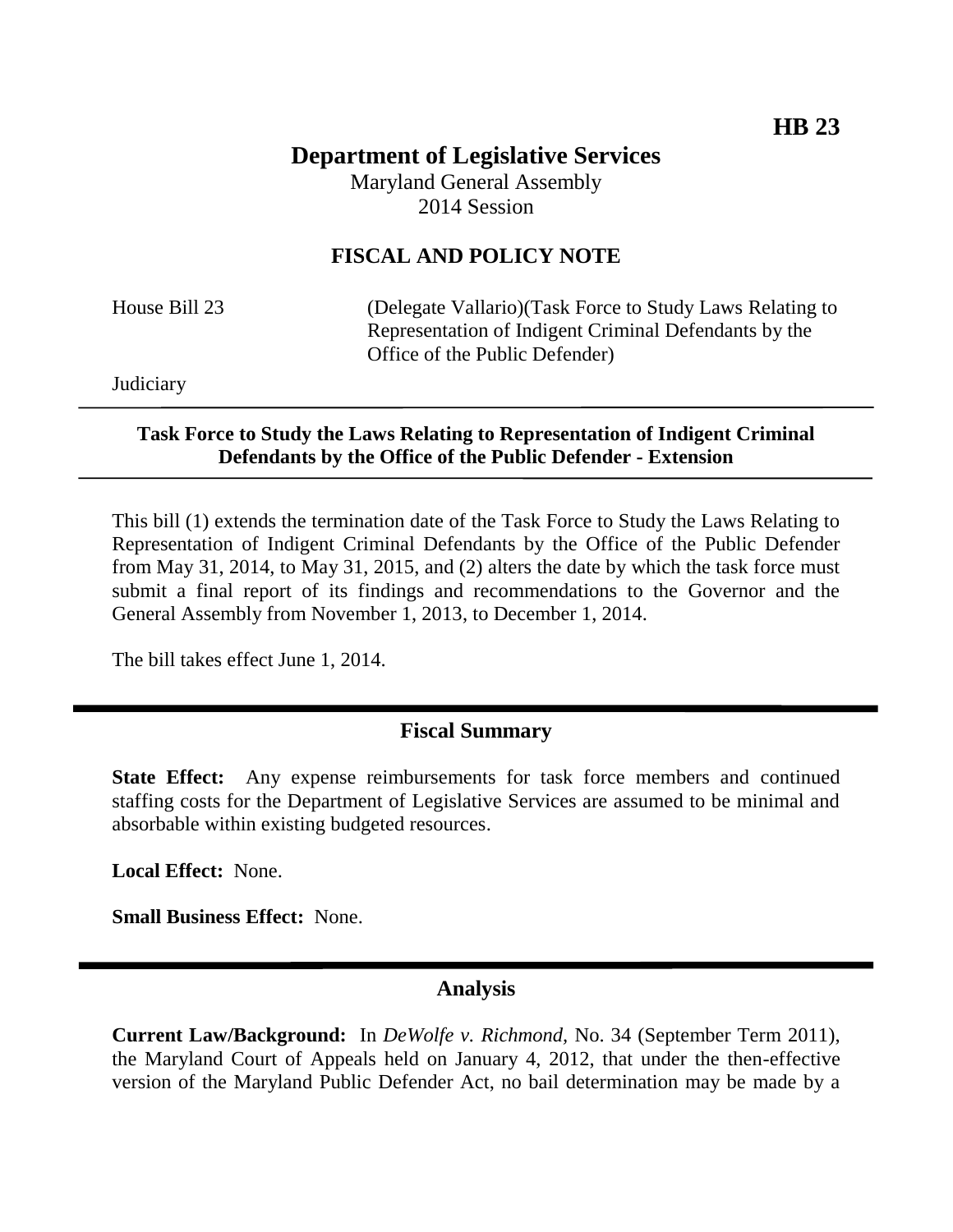District Court commissioner concerning an indigent defendant without the presence of counsel, unless representation by counsel is waived ("*Richmond I"*).

The *Richmond I* opinion was based on the wording of the Maryland Public Defender Act, including language that the Office of the Public Defender (OPD) must represent an indigent defendant "in all stages" of a criminal proceeding. The court did not address the plaintiffs' federal and State constitutional claims of a right to representation. However, the Circuit Court for Baltimore City had previously held, based on *Rothgery v. Gillespie County,* 554 U.S. 191 (2008), that indigent arrestees have a federal and State constitutional right to be appointed counsel at an initial appearance.

*Richmond I* sparked a heated debate during the 2012 session of the General Assembly. There was much concern about how the State would fund the obligation of OPD to begin representing people at an initial appearance phase. It was estimated that the cost to OPD alone (aside from costs that would be incurred by the Judiciary, the Department of Public Safety and Correctional Services, State's Attorneys' offices, law enforcement agencies, and local correctional facilities) would exceed \$27 million annually. On the other hand, serious questions were raised about whether people do possess a constitutional right to legal representation at an initial appearance, regardless of cost. This debate prompted broader questions about and scrutiny of Maryland's criminal justice system, including the District Court commissioner and pretrial release systems. A number of bills were introduced to attempt to counteract or mitigate the effect of *Richmond I*. The House Judiciary and Senate Judicial Proceedings committees spent a considerable amount of time exploring these issues and dialoguing with stakeholders including OPD, the Judiciary, law enforcement agencies, State's Attorneys, and civil liberties advocates.

Ultimately, the General Assembly passed Chapters 504 and 505 of 2012, which were signed into law by the Governor on May 22, 2012. Among other things, these Acts (1) amend the Public Defender Act to specify that OPD is required to provide legal representation to an indigent defendant at a bail hearing before a District Court or circuit court judge but is not required to represent an indigent criminal defendant at an initial appearance before a District Court commissioner and (2) establish the Task Force to Study the Laws and Policies Relating to Representation of Indigent Criminal Defendants by the Office of the Public Defender.

The task force included members of the General Assembly, the Chief Judge of the District Court, the Public Defender for the State of Maryland, the Secretary of Public Safety and Correctional Services, counsel for the plaintiffs in the case (Mr. Richmond, *et al*.), members of law enforcement, local correctional representatives, and representatives of stakeholder organizations.